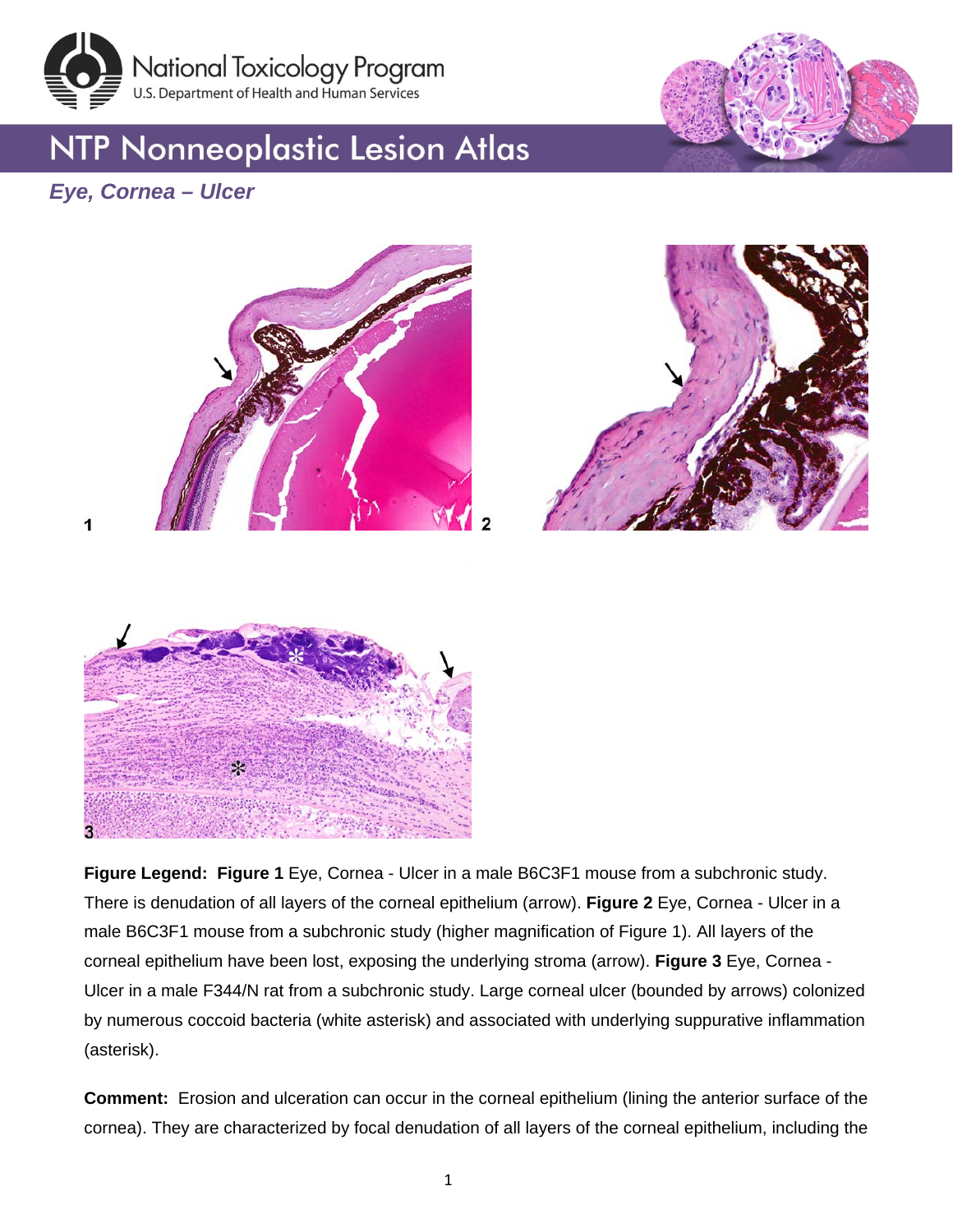

# NTP Nonneoplastic Lesion Atlas

### *Eye, Cornea – Ulcer*

basal lamina (Figure 1 and Figure 2). Ulcers typically incite an inflammatory reaction, which varies with the chronicity of the lesion. Bacteria may colonize the ulcerated region, which usually incites a suppurative inflammatory reaction (Figure 3).

Corneal epithelial ulceration and erosion can result from many causes, including physical trauma, contact with irritating chemicals via direct topical administration, contact with systemic toxicants secreted by the lacrimal glands into the precorneal tear film, exposure to ionizing radiation or excess ambient light, and reduced blinking reflex or eyelid closure due to prolonged anesthesia or deficits of eyelid innervation. Corneal epithelial ulcers and erosions can also be sequelae of corneal inflammation or alterations in the precorneal tear film composition due to lacrimal gland disease.

Although less common than epithelial changes, ulceration of the single-layered corneal endothelium (lining the posterior surface of the cornea) can also occur. Corneal epithelial erosions, in which there is partial epithelial denudation with retention of an intact basal lamina, are similar lesions, though typically less extensive.

**Recommendation:** Corneal ulcers and/or erosions should be diagnosed and assigned a severity grade. An appropriate subtopography modifier (e.g., epithelium, endothelium) should be includedd in the diagnosis. If both ulcers and erosions are present in the same animal, the most severe lesion (ulcer) should be diagnosed. If both ulcers and erosions are diagnosed in the same study, the fact that they are part of the same pathologic process should be discussed in the narrative. Associated lesions such as inflammation and necrosis should not be diagnosed separately, unless warranted by severity, but should be described in the pathology narrative.

#### **References:**

Greaves P. 2007. Nervous system and special sense organs. In: Histopathology of Preclinical Toxicity Studies: Interpretation and Relevance in Drug Safety Evaluation, 3rd ed. Academic Press, San Diego, CA, 861-933.

Abstract:<http://www.sciencedirect.com/science/book/9780444527714>

Kast A. 1991. Keratoconjunctivitis sicca and sequelae, mouse and rat. In: International Life Sciences Institute Monographs on the Pathology of Laboratory Animals, Vol 10, Eye and Ear (Jones TC, Mohr U, Hunt RD, eds). Springer, Berlin, 29-37.